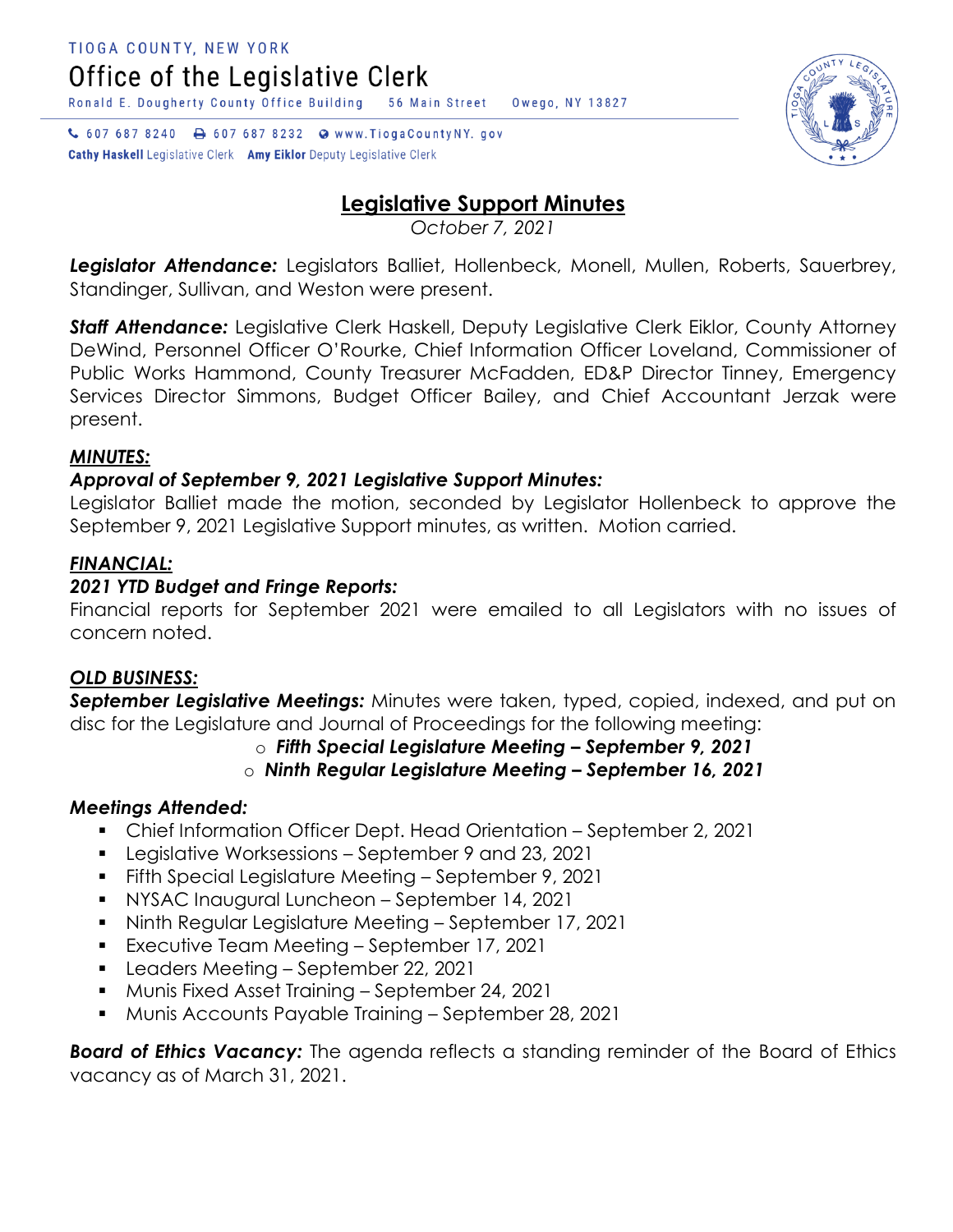



Cathy Haskell Legislative Clerk Amy Eiklor Deputy Legislative Clerk

*911 Surcharge Bill* – No update on this agenda item. The bill is still awaiting the Governor's signature.

#### **NEW BUSINESS:**

*Munis Training Update –* Ms. Haskell reported she has resumed working with our Tyler Technologies Project Manager to schedule additional remote trainings with a Tyler implementer for the following modules: Fixed Assets (9/24/21), Contract Entry (11/5/21), and Project Ledger & Grant Accounting (11/10/21). The Munis Development Training Team requested additional training in these modules to obtain a more thorough understanding and how to maximize the benefit of each module. Ms. Haskell reported the new Director of Assets and Records Management and the County Clerk were in attendance for the Fixed Asset training.

Ms. Haskell reported in-house Munis trainings also resumed in September. Ms. Haskell reported she conducted two Accounts Payable training sessions on September 28, 2021 with a total of 18 staff attending representing 10 departments. Ms. Haskell reported the following trainings will be conducted by year-end: Accounts Receivable, Payroll/ESS, and Tyler Content Manager.

Ms. Haskell reported previous in-house trainings for 2021 included Contract Entry on June 16, 2021 and Budget Training on July 20, 2021. Ms. Haskell reported the intention is to offer these trainings annually with the PowerPoint presentation and voice recordings posted on the County's Intranet as a reference tool for employees.

*Tenth Regular Legislature Meeting – October 12, 2021 –* Ms. Haskell reported the October Legislature meeting is scheduled for October 12, 2021 at 12:00 p.m. with Finance, Legal & Safety Committee meeting just prior at 10:30 a.m.

- o **Prayer, Pledge, Voting Process -** Legislator Roberts will lead the Legislature in a Moment of Silence for Clifford Alexander, Sr. Investigator, Sheriff's Office who passed away on September 25, 2021 followed by the pledge. Legislator Roberts will start the voting process for the resolutions presented.
- o *Proclamations:* Ms. Haskell reported there are three (3) proclamations; two that will be read and presented and one that will just be noted in the minutes of the October 12, 2021 Legislature meeting:
	- *Employee Recognition & Appreciation Week –* Employee Recognition Committee member, Steve Palinosky, will read and present the proclamation to this year's recipients for their 25 and 35 years of service with the County.
	- *Green Light for Military Service –* Legislator Balliet will read and present the proclamation to Veterans Service Agency Director Michael Middaugh.